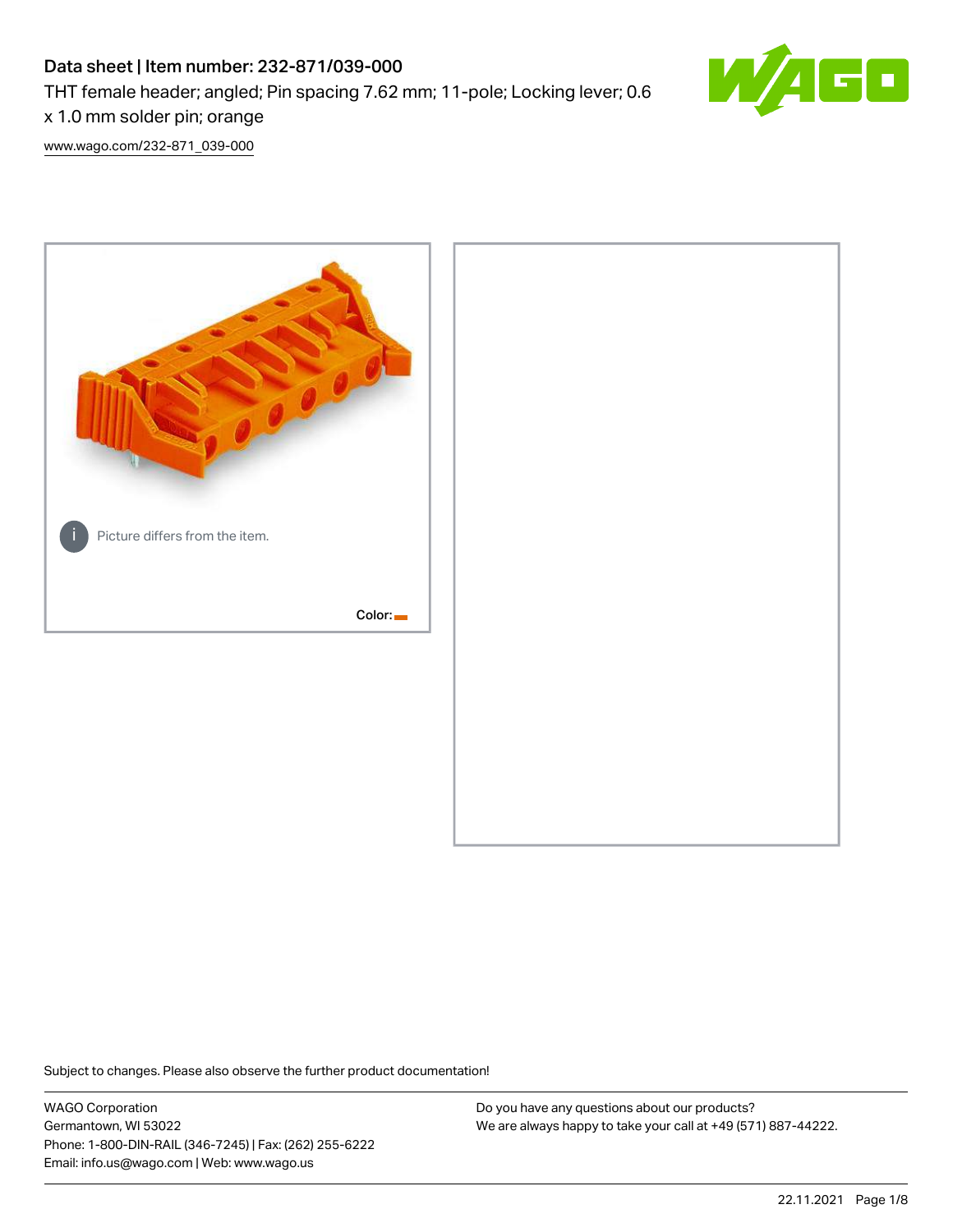

Dimensions in mm

 $L =$  (pole no.  $-1$ ) x pin spacing  $+5.08$  mm

Distance to first solder pin: 2.2 mm

2- to 3-pole female connectors – one latch only

#### Item description

- **Horizontal or vertical PCB mounting via straight or angled solder pins**
- For board-to-board and board-to-wire connections
- $\blacksquare$ Touch-proof PCB outputs
- $\blacksquare$ Easy-to-identify PCB inputs and outputs
- **Now With coding fingers**

Subject to changes. Please also observe the further product documentation!

WAGO Corporation Germantown, WI 53022 Phone: 1-800-DIN-RAIL (346-7245) | Fax: (262) 255-6222 Email: info.us@wago.com | Web: www.wago.us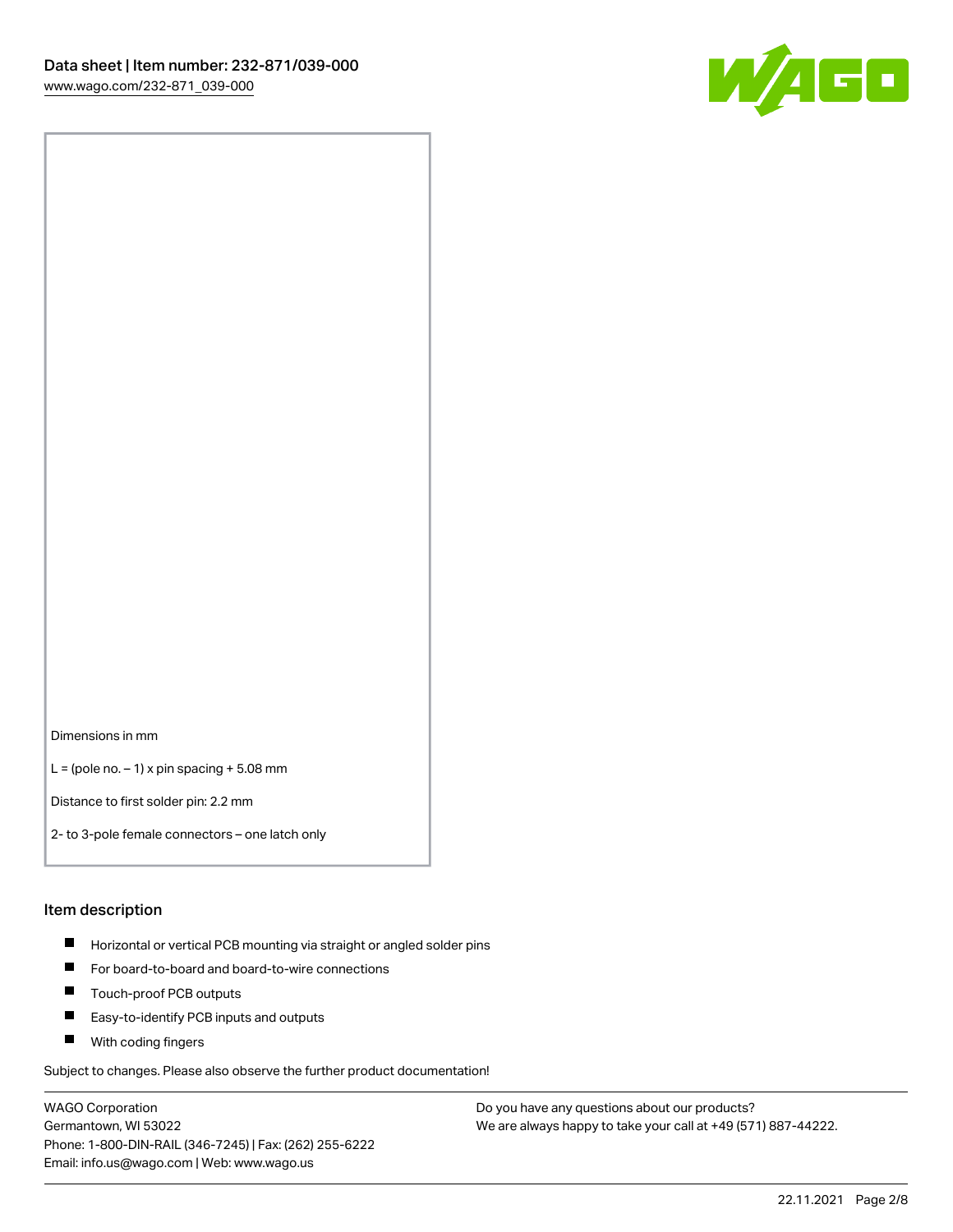

# Data

| Safety information 1 | The <i>MCS – MULTI CONNECTION SYSTEM</i> includes connectors<br>without breaking capacity in accordance with DIN EN 61984. When<br>used as intended, these connectors must not be connected<br>/disconnected when live or under load. The circuit design should<br>ensure header pins, which can be touched, are not live when<br>unmated. |
|----------------------|--------------------------------------------------------------------------------------------------------------------------------------------------------------------------------------------------------------------------------------------------------------------------------------------------------------------------------------------|
| Variants:            | Other pole numbers<br>3.8 mm pin projection for male headers with straight solder pins<br>Gold-plated or partially gold-plated contact surfaces<br>Other versions (or variants) can be requested from WAGO Sales or<br>configured at https://configurator.wago.com/                                                                        |

# Electrical data

## IEC Approvals

| Ratings per                 | IEC/EN 60664-1                                                       |
|-----------------------------|----------------------------------------------------------------------|
| Rated voltage (III / 3)     | 500 V                                                                |
| Rated surge voltage (III/3) | 6 <sub>k</sub> V                                                     |
| Rated voltage (III/2)       | 630 V                                                                |
| Rated surge voltage (III/2) | 6 <sub>k</sub> V                                                     |
| Nominal voltage (II/2)      | 1000V                                                                |
| Rated surge voltage (II/2)  | 6 <sub>k</sub> V                                                     |
| Rated current               | 12A                                                                  |
| Legend (ratings)            | (III / 2) $\triangleq$ Overvoltage category III / Pollution degree 2 |

## UL Approvals

| Approvals per                  | UL 1059 |
|--------------------------------|---------|
| Rated voltage UL (Use Group B) | 300 V   |
| Rated current UL (Use Group B) | 15 A    |
| Rated voltage UL (Use Group D) | 300 V   |
| Rated current UL (Use Group D) | 10 A    |

# Ratings per UL

| Rated voltage UL 1977 | 600 V |
|-----------------------|-------|
| Rated current UL 1977 |       |

Subject to changes. Please also observe the further product documentation!

| <b>WAGO Corporation</b>                                | Do you have any questions about our products?                 |
|--------------------------------------------------------|---------------------------------------------------------------|
| Germantown, WI 53022                                   | We are always happy to take your call at +49 (571) 887-44222. |
| Phone: 1-800-DIN-RAIL (346-7245)   Fax: (262) 255-6222 |                                                               |
| Email: info.us@wago.com   Web: www.wago.us             |                                                               |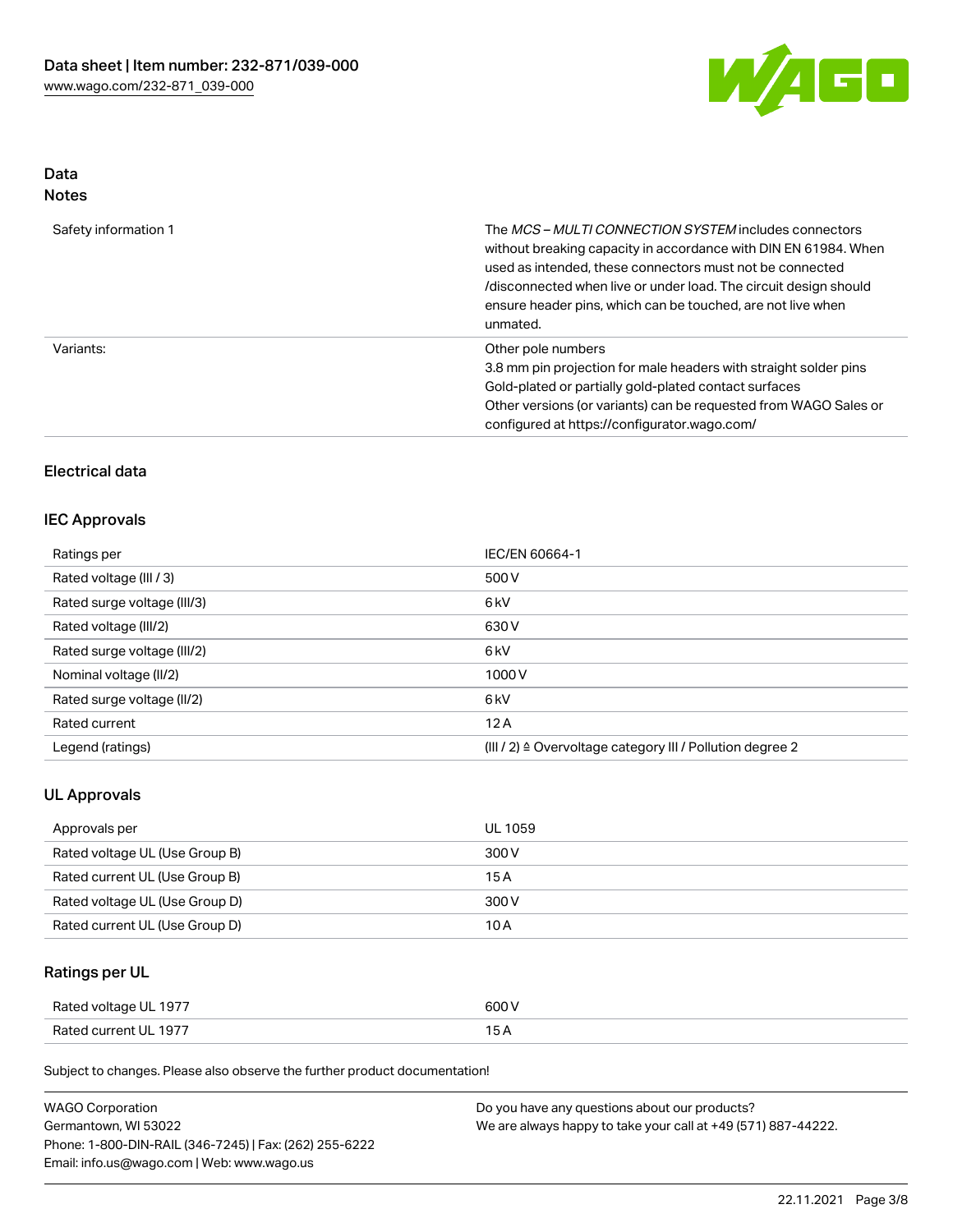

# CSA Approvals

| Approvals per                   | <b>CSA</b>            |
|---------------------------------|-----------------------|
| Rated voltage CSA (Use Group B) | 300 V                 |
| Rated current CSA (Use Group B) | 15A                   |
| Rated voltage CSA (Use Group D) | 300V                  |
| Rated current CSA (Use Group D) | 10A                   |
| <b>Connection data</b>          |                       |
| Total number of potentials      | 11                    |
| Number of connection types      | 1                     |
| Number of levels                | 1                     |
| <b>Connection 1</b>             |                       |
| Number of poles                 | 11                    |
| Physical data                   |                       |
| Pin spacing                     | 7.62 mm / 0.3 inch    |
| Width                           | 97.08 mm / 3.822 inch |
| Height                          | 16.6 mm / 0.654 inch  |
| Height from the surface         | 11.6 mm / 0.457 inch  |
| Depth                           | 18.25 mm / 0.719 inch |

| Solder pin length                    | 5 <sub>mm</sub>            |
|--------------------------------------|----------------------------|
| Solder pin dimensions                | $0.6 \times 1$ mm          |
| Drilled hole diameter with tolerance | $1.3$ <sup>(+0.1)</sup> mm |

## Plug-in connection

| Contact type (pluggable connector) | Female header |
|------------------------------------|---------------|
| Connector (connection type)        | for PCB       |
| Mismating protection               | No            |
| Mating direction to the PCB        | 0°            |
| Locking of plug-in connection      | locking lever |

# PCB contact

| ם חם                   | л                                          |
|------------------------|--------------------------------------------|
| ∶∩nta∩'                |                                            |
| Solder pin arrangement | over the entire female connector (in-line) |

Subject to changes. Please also observe the further product documentation!

| <b>WAGO Corporation</b>                                | Do you have any questions about our products?                 |
|--------------------------------------------------------|---------------------------------------------------------------|
| Germantown, WI 53022                                   | We are always happy to take your call at +49 (571) 887-44222. |
| Phone: 1-800-DIN-RAIL (346-7245)   Fax: (262) 255-6222 |                                                               |
| Email: info.us@wago.com   Web: www.wago.us             |                                                               |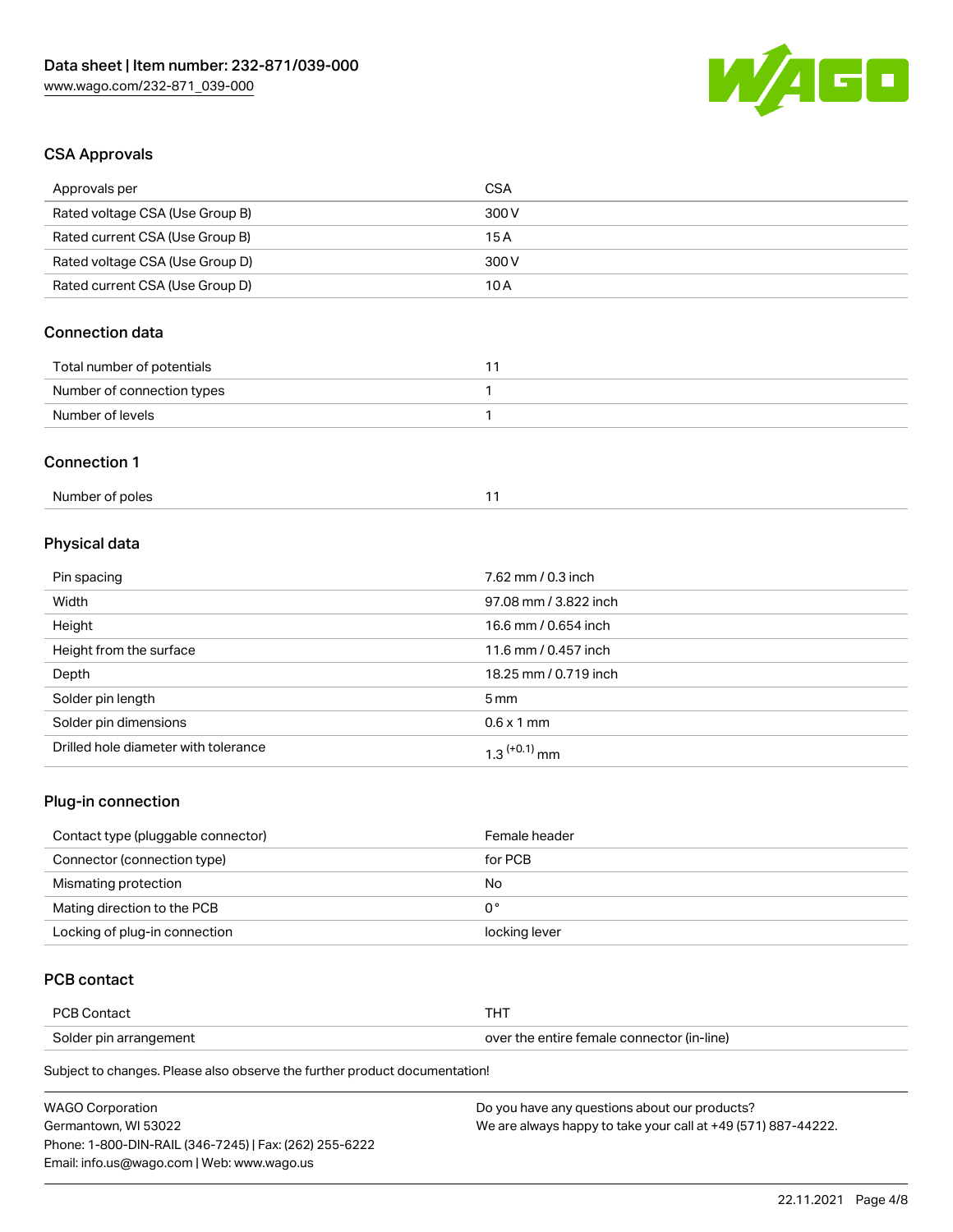

Number of solder pins per potential 1

#### Material data

| Color                       | orange           |
|-----------------------------|------------------|
| Material group              |                  |
| Insulation material         | Polyamide (PA66) |
| Flammability class per UL94 | V <sub>0</sub>   |
| Contact material            | Copper alloy     |
| Contact plating             | tin-plated       |
| Fire load                   | 0.261 MJ         |
| Weight                      | 13g              |

### Environmental requirements

| Limit temperature range<br>. | . +85 °C<br>-60 |  |
|------------------------------|-----------------|--|
|------------------------------|-----------------|--|

# Commercial data

| Product Group         | 3 (Multi Conn. System) |
|-----------------------|------------------------|
| PU (SPU)              | 10 Stück               |
| Packaging type        | box                    |
| Country of origin     | DE                     |
| <b>GTIN</b>           | 4017332538718          |
| Customs tariff number | 85366990990            |

## Approvals / Certificates

#### Ship Approvals

| Logo | Approval                                                | <b>Additional Approval Text</b> | Certificate<br>name                |
|------|---------------------------------------------------------|---------------------------------|------------------------------------|
| ABS  | <b>ABS</b><br>American Bureau of Shipping               | -                               | $19-$<br>HG15869876-<br><b>PDA</b> |
|      | <b>DNV GL</b><br>Det Norske Veritas, Germanischer Lloyd | $\overline{\phantom{0}}$        | TAE000016Z                         |

#### UL-Approvals

| Logo | Approval                       | Additional Approval Text | Certificate<br>name |
|------|--------------------------------|--------------------------|---------------------|
|      | UR                             | <b>UL 1977</b>           | E45171              |
|      | Underwriters Laboratories Inc. |                          |                     |

Subject to changes. Please also observe the further product documentation!

| <b>WAGO Corporation</b>                                | Do you have any questions about our products?                 |
|--------------------------------------------------------|---------------------------------------------------------------|
| Germantown, WI 53022                                   | We are always happy to take your call at +49 (571) 887-44222. |
| Phone: 1-800-DIN-RAIL (346-7245)   Fax: (262) 255-6222 |                                                               |
| Email: info.us@wago.com   Web: www.wago.us             |                                                               |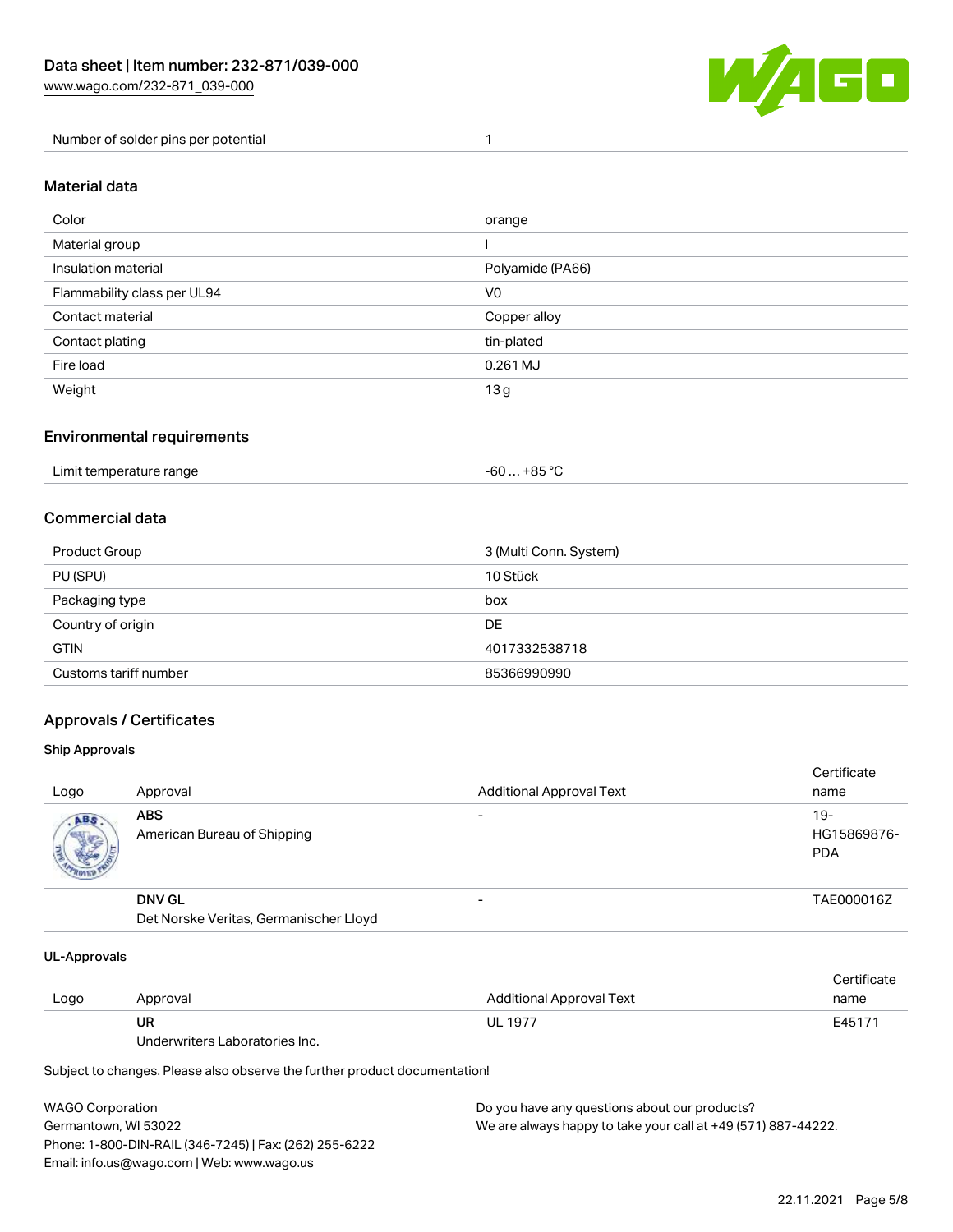



Underwriters Laboratories Inc.

UL 1059 E45172

#### **Counterpart**



Item no.731-641 1-conductor male connector; CAGE CLAMP®; 2.5 mm²; Pin spacing 7.62 mm; 11-pole; 2,50 mm²; orange [www.wago.com/731-641](https://www.wago.com/731-641)

#### Optional accessories

| <b>Testing accessories</b> |  |
|----------------------------|--|
|                            |  |

| Item no.: 210-136<br>I)<br>Test plug; 2 mm $\varnothing$ ; with 500 mm cable | www.wago.com/210-136 |
|------------------------------------------------------------------------------|----------------------|
|------------------------------------------------------------------------------|----------------------|

|  | Item no.: 231-662                                                                                       |                      |
|--|---------------------------------------------------------------------------------------------------------|----------------------|
|  | Test plugs for female connectors; for 7.5 mm and 7.62 mm pin spacing; 2,50 mm <sup>2</sup> ; light gray | www.wago.com/231-662 |

## Downloads Documentation

| <b>Additional Information</b> |            |        |          |
|-------------------------------|------------|--------|----------|
| Technical explanations        | 2019 Apr 3 | pdf    | Download |
|                               |            | 2.0 MB |          |

### CAD files

## CAE data

| EPLAN Data Portal 232-871/039-000 | URL | Download |
|-----------------------------------|-----|----------|
| EPLAN Data Portal 232-871/039-000 | URL | Download |

#### PCB Design

Subject to changes. Please also observe the further product documentation!

WAGO Corporation Germantown, WI 53022 Phone: 1-800-DIN-RAIL (346-7245) | Fax: (262) 255-6222 Email: info.us@wago.com | Web: www.wago.us Do you have any questions about our products?

We are always happy to take your call at +49 (571) 887-44222.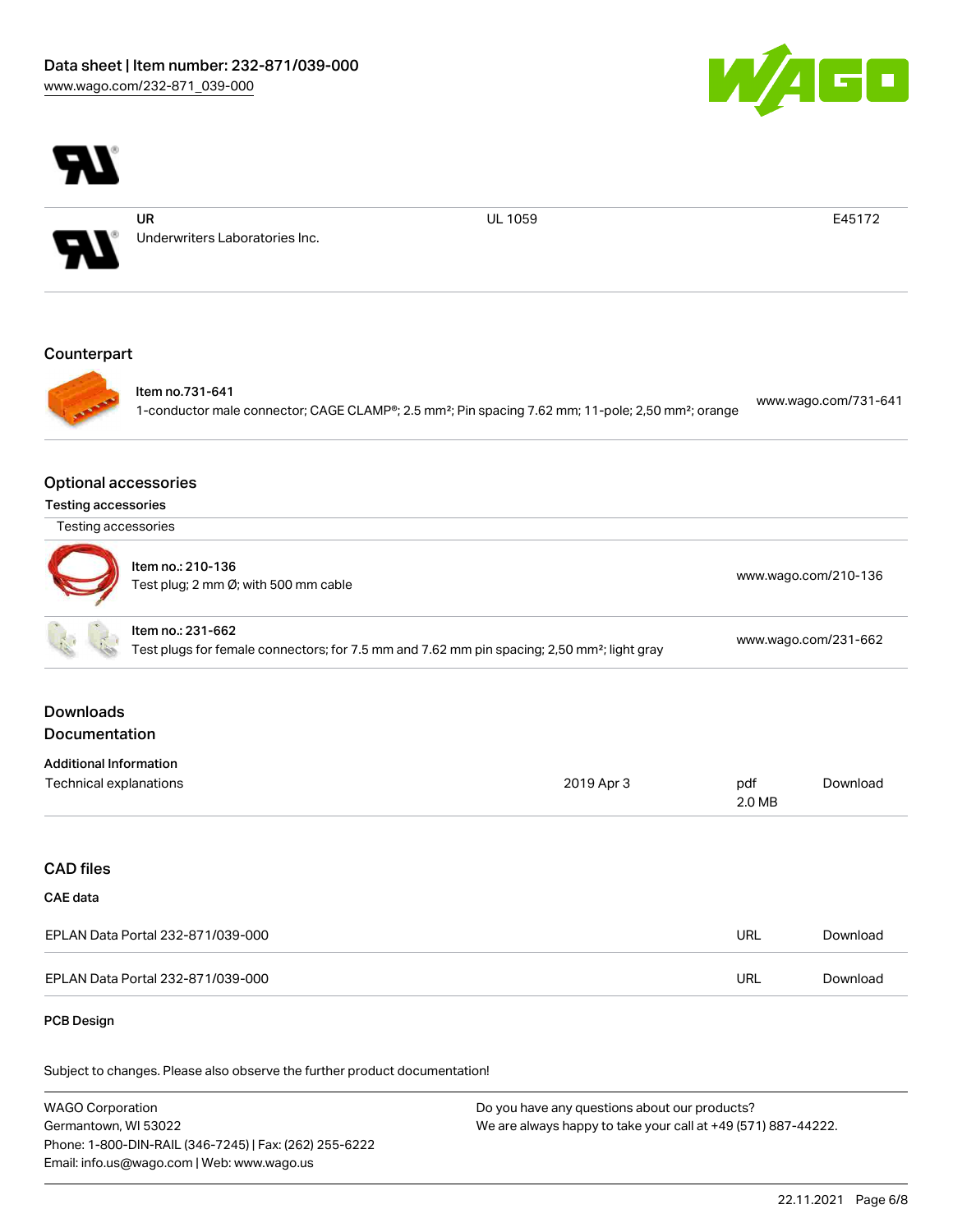

URL [Download](https://www.wago.com/global/d/UltraLibrarian_URLS_232-871_039-000)

Symbol and Footprint 232-871/039-000

CAx data for your PCB design, consisting of "schematic symbols and PCB footprints", allow easy integration of the WAGO component into your development environment.

#### Supported formats:

- П Accel EDA 14 & 15
- $\blacksquare$ Altium 6 to current version
- $\blacksquare$ Cadence Allegro
- $\blacksquare$ **DesignSpark**
- $\blacksquare$ Eagle Libraries
- $\blacksquare$ KiCad
- $\blacksquare$ Mentor Graphics BoardStation
- $\blacksquare$ Mentor Graphics Design Architect
- $\blacksquare$ Mentor Graphics Design Expedition 99 and 2000
- $\blacksquare$ OrCAD 9.X PCB and Capture
- П PADS PowerPCB 3, 3.5, 4.X, and 5.X
- $\blacksquare$ PADS PowerPCB and PowerLogic 3.0
- $\blacksquare$ PCAD 2000, 2001, 2002, 2004, and 2006
- $\blacksquare$ Pulsonix 8.5 or newer
- $\blacksquare$ STL
- $\blacksquare$ 3D STEP
- $\blacksquare$ TARGET 3001!
- $\blacksquare$ View Logic ViewDraw
- П Quadcept
- $\blacksquare$ Zuken CadStar 3 and 4
- $\blacksquare$ Zuken CR-5000 and CR-8000

PCB Component Libraries (EDA), PCB CAD Library Ultra Librarian

#### Environmental Product Compliance

#### Compliance Search

| Environmental Product Compliance 232-871/039-000                                  | URL | Download |
|-----------------------------------------------------------------------------------|-----|----------|
| THT female header; angled; Pin spacing 7.62 mm; 11-pole; Locking lever; 0.6 x 1.0 |     |          |
| mm solder pin; orange                                                             |     |          |

#### Installation Notes

Subject to changes. Please also observe the further product documentation!

WAGO Corporation Germantown, WI 53022 Phone: 1-800-DIN-RAIL (346-7245) | Fax: (262) 255-6222 Email: info.us@wago.com | Web: www.wago.us